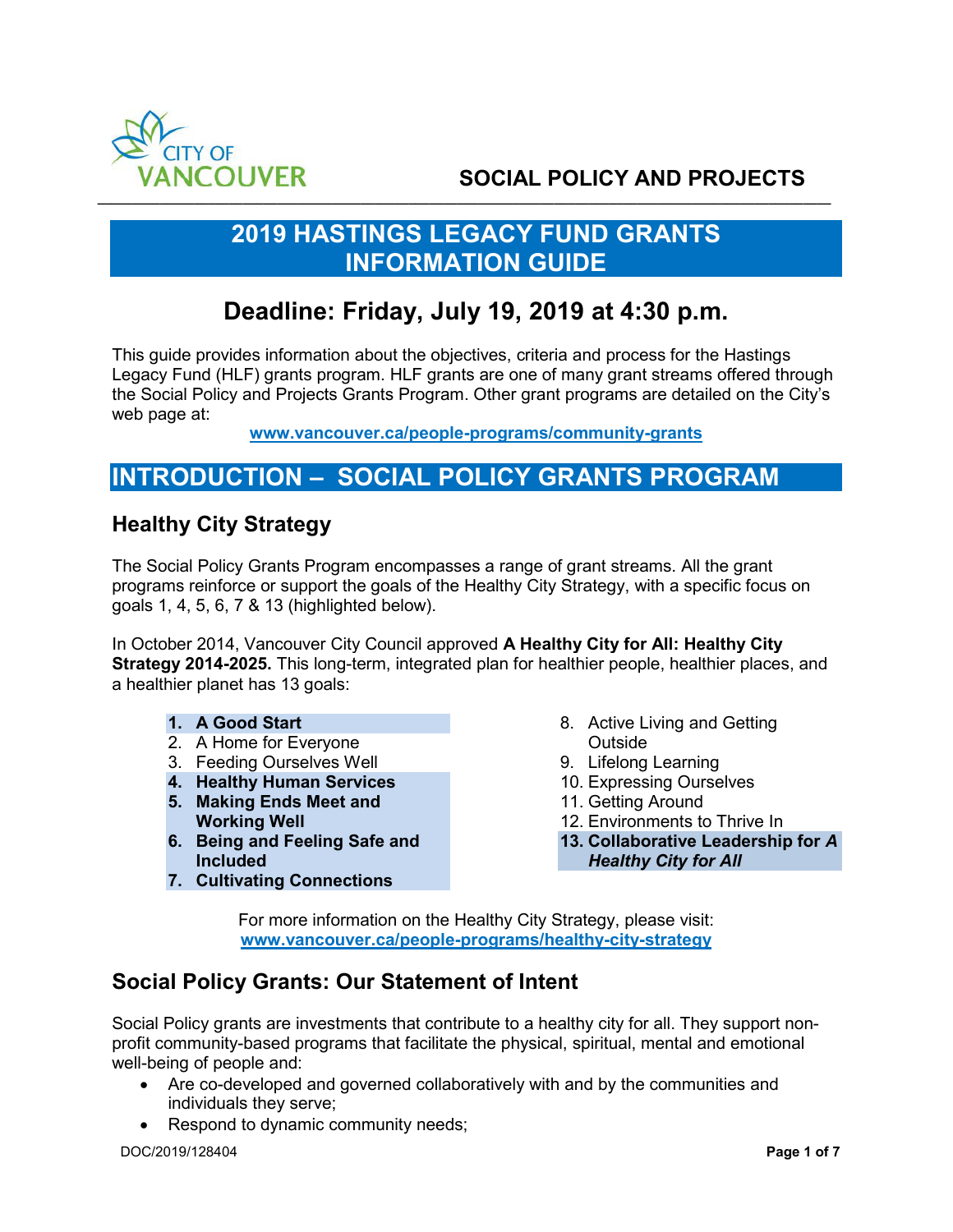- Reduce the impact of systemic factors that create conditions of vulnerability;
- Facilitate partnerships and networks between the city, other levels of government, business and non-profits; and
- Inform and respond to Council priorities. For more information on some of the current social priorities for Council please see Appendix A.

## **Social Policy Principles for Grant Making**

- **Accountability:** We embrace ongoing feedback loops with partners to understand City investments and how they influence change.
- **Equity and Inclusion:** We strive to build equity in our communities by making grant processes accessible, especially for groups that experience exclusion.
- **Fairness:** We are open, transparent, and consistent with our grant making processes.
- **Informed Decision-Making:** We inform our grant making using evidence-based research, and consider data sources, both formal and informal.
- **Balanced Investment Approach:** We balance short, medium and long-term investments so that, while addressing immediate concerns, we never lose sight of our goal of effecting lasting systems change.
- **Diversity and Reconciliation:** Our grants recognize the unique strengths of our many diverse communities by fostering relationships, helping heal the past, and moving forward with shared understanding and respect – working within the context of Vancouver as the unceded homeland of the Musqueam, Squamish and Tsleil-Waututh Nations.
- **Strategic Alignment:** Our grants demonstrate alignment with Healthy City Strategy goals and related initiatives.
- **Partnerships:** Our relationships with our community and funding partners are based on trust, respect and transparency.

## **HASTINGS LEGACY FUND (HLF) GRANTS**

### **Hastings Legacy Fund Grants Priorities**

Hastings Legacy Fund grants are designed to support programs whose primary focus is addressing social issues in **Hastings-Sunrise,** the neighbourhood in which the Hastings Racecourse is located. The goals of the HLF Grants Program are to:

- Build the capacity of the Hastings-Sunrise neighbourhood to address and respond to local social issues.
- Build a strong, safe, inclusive community based on the principles of community capacity building, public safety, civic engagement and supporting green initiatives at the neighbourhood level.
- Create local solutions to local problems and support new opportunities that bring about positive social change.
- Align with the Social Policy Grants Statement of Intent.
- Reinforce or support the goals of the Healthy City Strategy with a specific focus on goals 1, 4, 5, 6, 7 and 13 highlighted above.

Given the wide variety of projects, issues and programs potentially supported by HLF grants, there is no set goal or benchmark for the actual number of individuals to be served. However, applicants must demonstrate that the number of participants served will be sufficient to produce a noticeable impact on the community.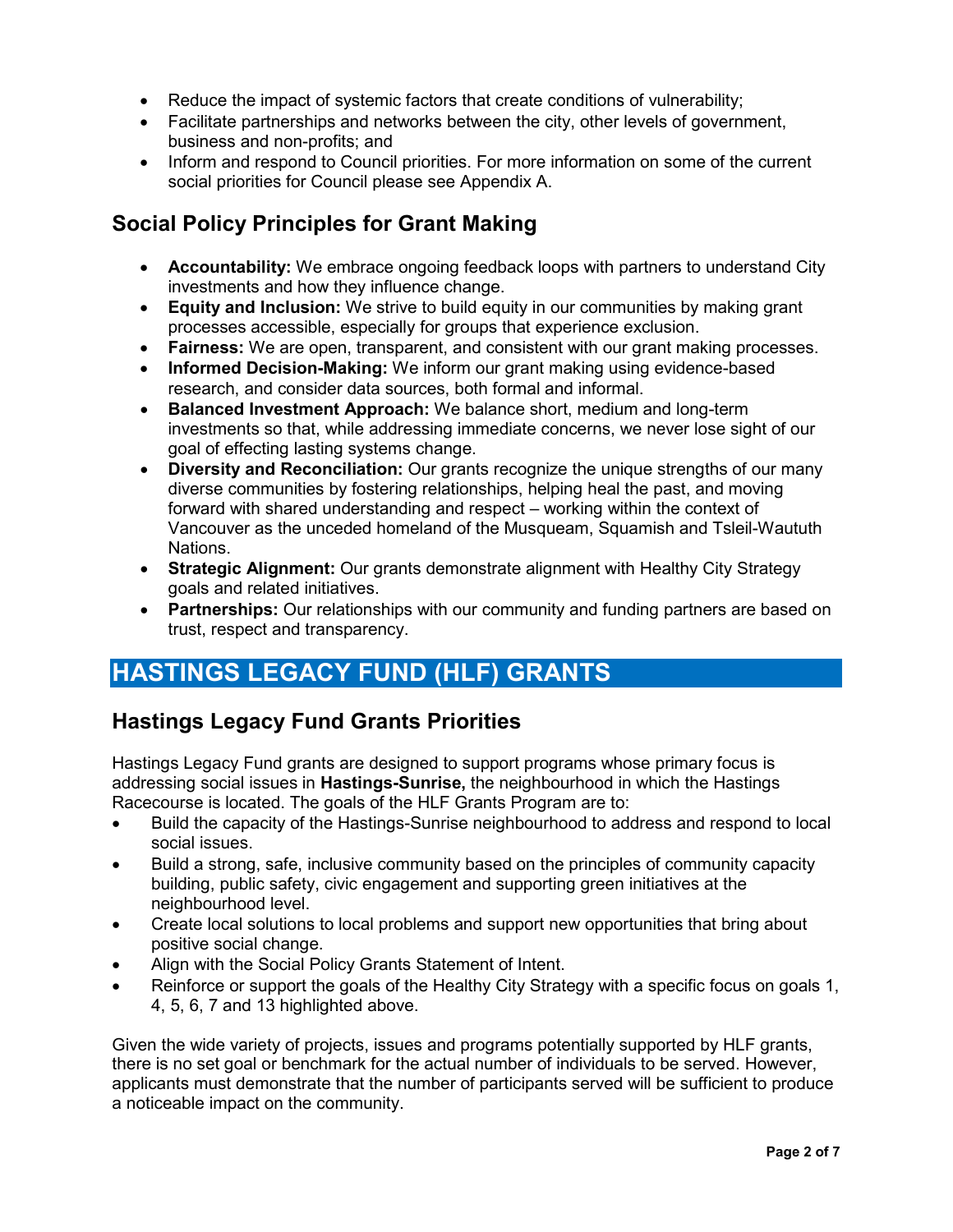## **Eligibility**

An organization must:

- Be a registered non-profit society, community service co-op or social enterprise wholly owned by a non-profit and in good standing with the Registrar of Companies; OR be a registered charity, in good standing with the Canadian Revenue Agency;
- Have an independent, active governing body composed of volunteers. The by-laws must have provisions that no Board director can be remunerated for serving as a director and that no staff member can be a voting member of the board or executive;
- Demonstrate accommodation, welcomeness and openness to people of all ages, abilities, sexual orientation, gender identities (including trans\*, gender-variant and two-spirit people), ethnicities, cultural backgrounds, religions, languages, under-represented communities and socio-economic conditions in its policies, practices and programs, except in instances where the exclusion of some group is required for another group to be effectively targeted;
- Have the demonstrated functional capacity and sufficient resources to deliver the programs to which the City is being asked to contribute;
- Show costs that are reasonable and on par with other similar programs; and,
- Deliver the funded program within the City-defined boundaries of the Hastings-Sunrise neighbourhood and must clearly demonstrate benefits for residents and businesses located in Hastings-Sunrise.

*Note:* While organizations are not required to be physically located within Hastings-Sunrise, *project/program activ*ities *must occur within the neighbourhood*. Applicants based outside Hastings-Sunrise must demonstrate strong partnerships with organizations based within the neighbourhood.

#### **The Hastings-Sunrise neighbourhood is depicted below, with the City-defined boundaries in red.**

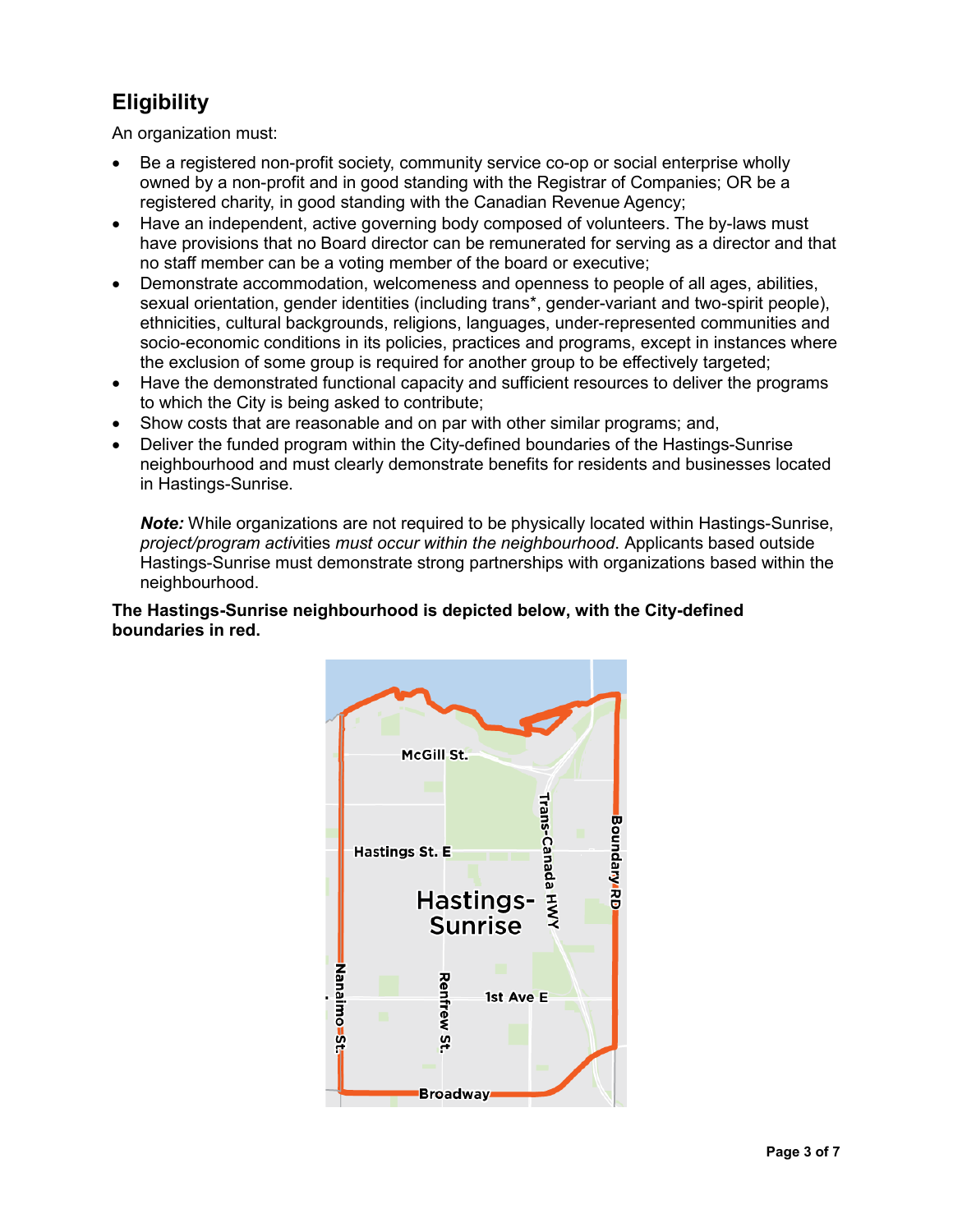**NOTE:** Projects/programs that have received HLF grants in the past are eligible to apply again. While applications will be assessed using the same criteria that are applied to new applicants, the outcomes of previously funded HLF projects/programs will also be taken into consideration.

Exceptions to any of the above may be approved at the discretion of the Managing Director of Social Policy & Projects.

### **Ineligible Programs**

- Those which fall wholly or primarily within the mandate of other government departments, e.g. (but not limited to):
	- $\circ$  Direct healthcare programs (such as health self-help groups, health information programs, medical treatment, maintenance or rehabilitation programs);
	- o Employment training;
	- o Initial settlement programs.
- Direct welfare supports, including food banks, meal programs and provision of clothing;
- Housing;
- One-on-one counselling with licensed psychologists, social workers or registered clinical counsellors;
- Programs which are primarily recreational (formal recreation programs such as clubs or teams), or educational (formal education leading to a credential);
- Travel expenses, attendance at, or fees for, conferences, workshops or other forms of training;
- Delivery of conferences;
- Transportation expenses, except those that allow users or potential users to access services;
- Legal fees;
- Payment of: City property taxes; capital expenses, operating or capital deficits;
- Programs directed to the preservation of any particular ethnic or cultural heritage, except in instances for Reconciliation initiatives;
- Research.

Organizations receiving a Hastings Legacy Fund grant may provide one or more of the programs noted above, but the City's grant cannot be used to support those activities.

Exceptions to the above may be approved at the discretion of the Managing Director of Social Policy & Projects.

### **Timeline and Review Process**

Applications are reviewed and assessed by Social Policy staff using standard criteria. Staff bring funding recommendations to City Council where final funding decisions are made. Applicants are notified of staff recommendations in writing prior to the meeting at which Council considers the grant recommendations.

As the review and recommendation approval process leading up to the final decision by Council is extensive, there is no appeal process for grant decisions.

### **Term of Hastings Legacy Fund Grants**

The term of a Hastings Legacy Fund Grant is one year from the date of City Council's approval of the grant. Grants will normally be distributed in two installments: Successful applicants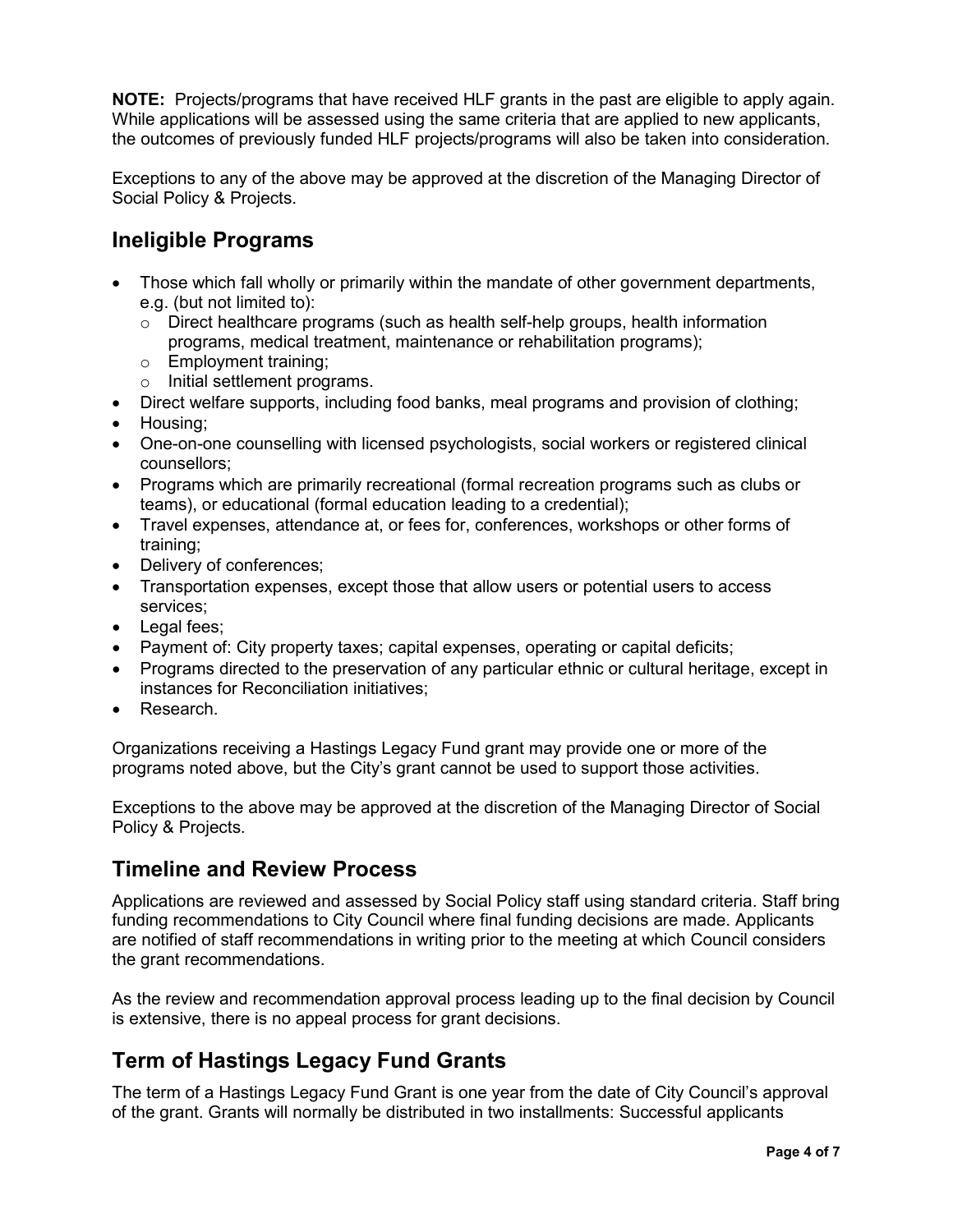generally receive the first payment, equal to 90% of the total approved grant, within two and a half weeks of approval.

## **Maximum Grant Amount: \$40,000**

## **HOW TO APPLY**

Applications are available electronically from the City's website at: <https://vancouver.ca/people-programs/hastings-legacy-fund.aspx>

#### **The application for HLF grants consists of four forms:**

- **Form 1 Organization Information** (Word) Completed **once** per organization, regardless of how many applications are being submitted
- **Form 2 Hastings Legacy Fund Program Information** (Word) Submitted for **each** program/grant for which an organization is applying
- **Form 3 Program Budget** (Excel) Submitted for **each** program/grant for which an organization is applying
- **Form 4 Organization Budget** (Excel) Completed **once** per organization regardless of how many applications are being submitted

**Additional supporting materials are listed in the application form checklist.** Please review the checklist carefully as the completeness of your application is considered during the adjudication process.

Email your application package to [socialpolicygrants@vancouver.ca](mailto:socialpolicygrants@vancouver.ca) **AND** mail or deliver one signed printed copy to the address below:

City of Vancouver 501-111 West Hastings Street Vancouver BC V6B 1H4 Attention: Grants

> **ALL required materials must be received by the City by the deadline date. Late applications will be deemed ineligible.**

### **APPLICATION DEADLINE IS 4:30 PM FRIDAY, JULY 19, 2019**

## **SOCIAL POLICY CONTACT INFORMATION**

**Phone:** 604.829.2007 **Email address: [socialpolicygrants@vancouver.ca](mailto:socialpolicygrants@vancouver.ca)**

Social Policy and Projects City of Vancouver 501 – 111 West Hastings Street Vancouver, BC V6B 1H4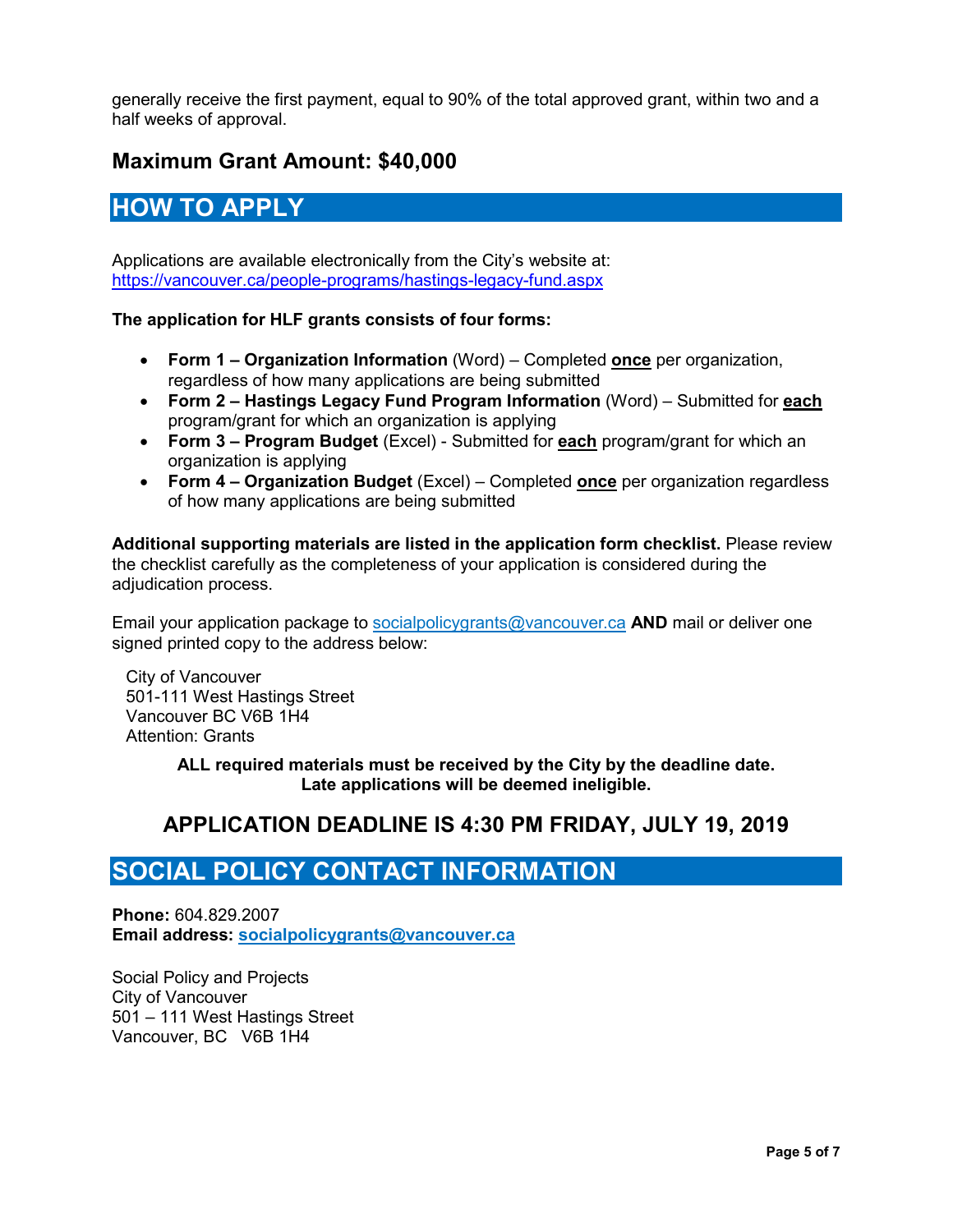# **APPENDIX A – CITY PRIORITIES**

| <b>City Priority</b>                                     | <b>Description</b>                                                                                                                                                                                                                                                                                                                                                                             |
|----------------------------------------------------------|------------------------------------------------------------------------------------------------------------------------------------------------------------------------------------------------------------------------------------------------------------------------------------------------------------------------------------------------------------------------------------------------|
| <b>Homelessness</b><br><b>Prevention</b>                 | Enhance support for populations experiencing marginalization to maintain existing<br>housing and avoid homelessness.                                                                                                                                                                                                                                                                           |
|                                                          | For more information on how the City is involved with issues of homelessness<br>please visit:                                                                                                                                                                                                                                                                                                  |
|                                                          | www.vancouver.ca/people-programs/housing-and-homelessness                                                                                                                                                                                                                                                                                                                                      |
| <b>Support for Urban</b><br>Indigenous<br><b>Peoples</b> | Build resources and/or capacity in the urban Indigenous community<br>including:<br>Providing more equitable access to programs and services,<br>$\bullet$<br>Supporting the transition for people moving from reserves to urban centres,<br>$\bullet$<br>Initiatives that help to expand the integration of Indigenous practices and<br>$\bullet$<br>knowledge.                                |
|                                                          | For more information on how the City is involved with support for Urban Indigenous<br>Peoples please visit:<br>www.vancouver.ca/people-programs/indigenous-communities                                                                                                                                                                                                                         |
| <b>Community Safety</b>                                  | Increase community safety including:<br>Outreach, supports and referrals to services for women experiencing violence or<br>marginalization,<br>Programs preventing youth sexual exploitation and increased access to sex<br>worker safety programs, exiting supports and the destigmatization of sex work,<br>Initiatives that create a safe city in which residents feel secure.<br>$\bullet$ |
|                                                          | For more information on how the City is involved in one area of community safety,<br>the health, safety and destigmatization for sex workers and communities impacted<br>by sex work, and the prevention of sexual exploitation, please visit:<br>www.vancouver.ca/people-programs/Health-and-safety-for-sex-workers                                                                           |
| <b>Improving Service</b><br>Access                       | For individuals living with mental health challenges or with lived/living<br>experience of substance use:<br>Enhance support to help populations experiencing marginalization to maintain<br>existing housing and employment to avoid homelessness, and<br>Improving access to social, health, housing and employment services.<br>$\bullet$                                                   |
|                                                          | For more information on how the City is involved with support for individuals living<br>with mental health challenges or with lived/living experience of substance use<br>please visit:<br>www.vancouver.ca/people-programs/mental-health-and-addiction                                                                                                                                        |